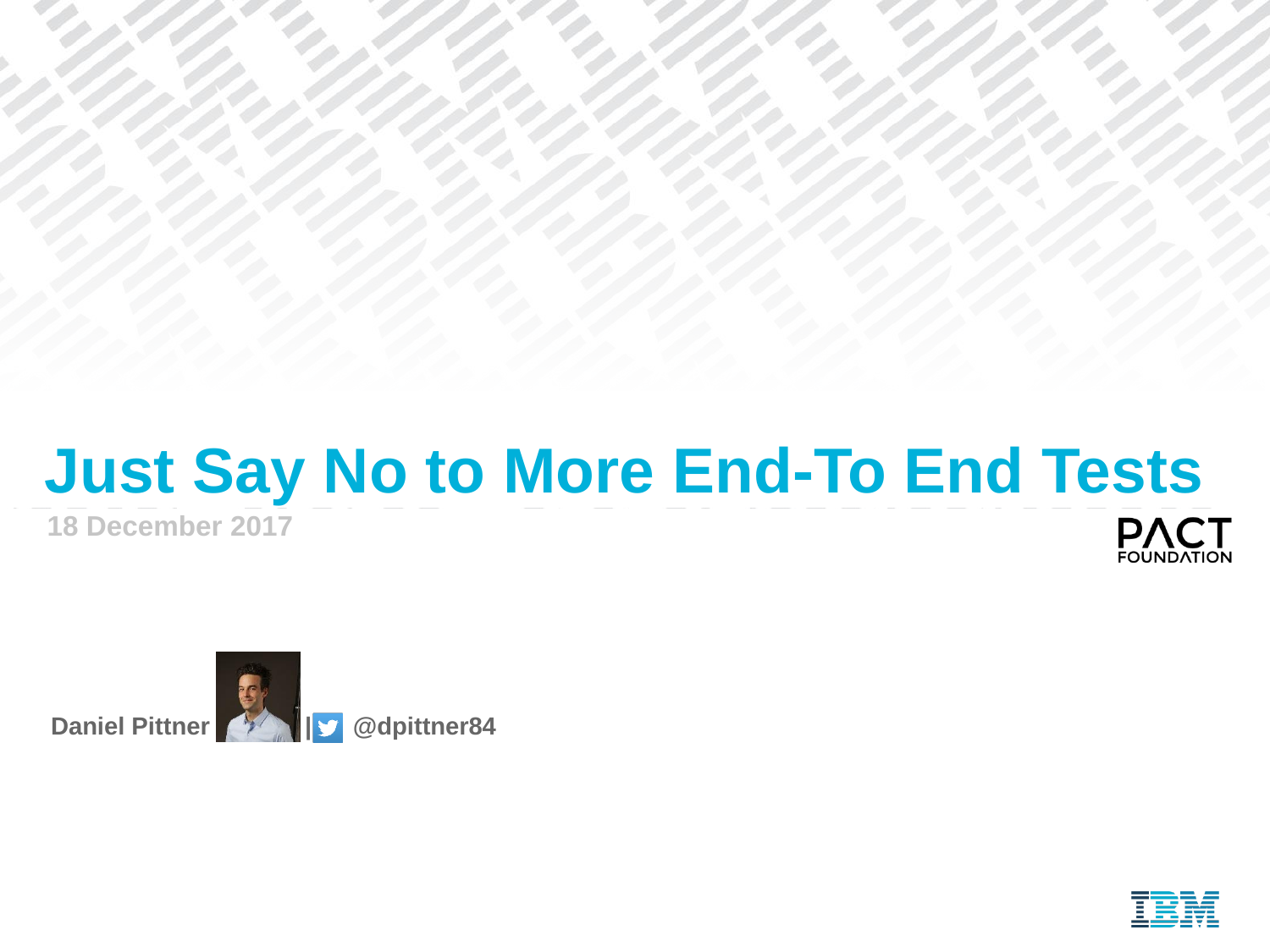## Agenda

- Introduction
- Integrated tests and associated problems
- Consumer-Driven Contracts with Pact.io
- Continous Integration
- Takeaways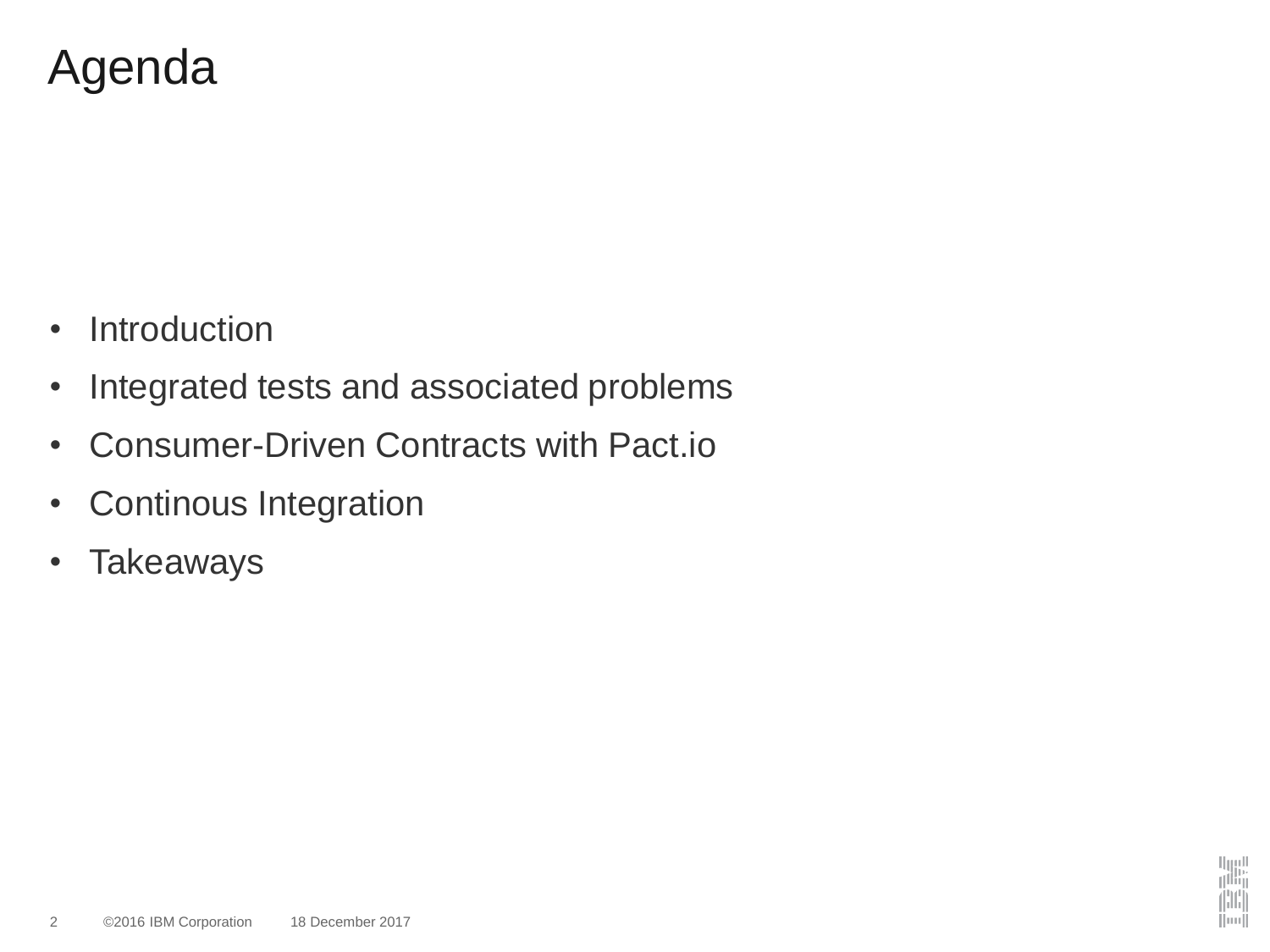**"**I use the term *integrated test* to mean any test whose result (pass or fail) depends on the correctness of the implementation of more than one piece of non-trivial behavior. *(JB Rainsberger)*

#### SVT CVT E2E Integration Test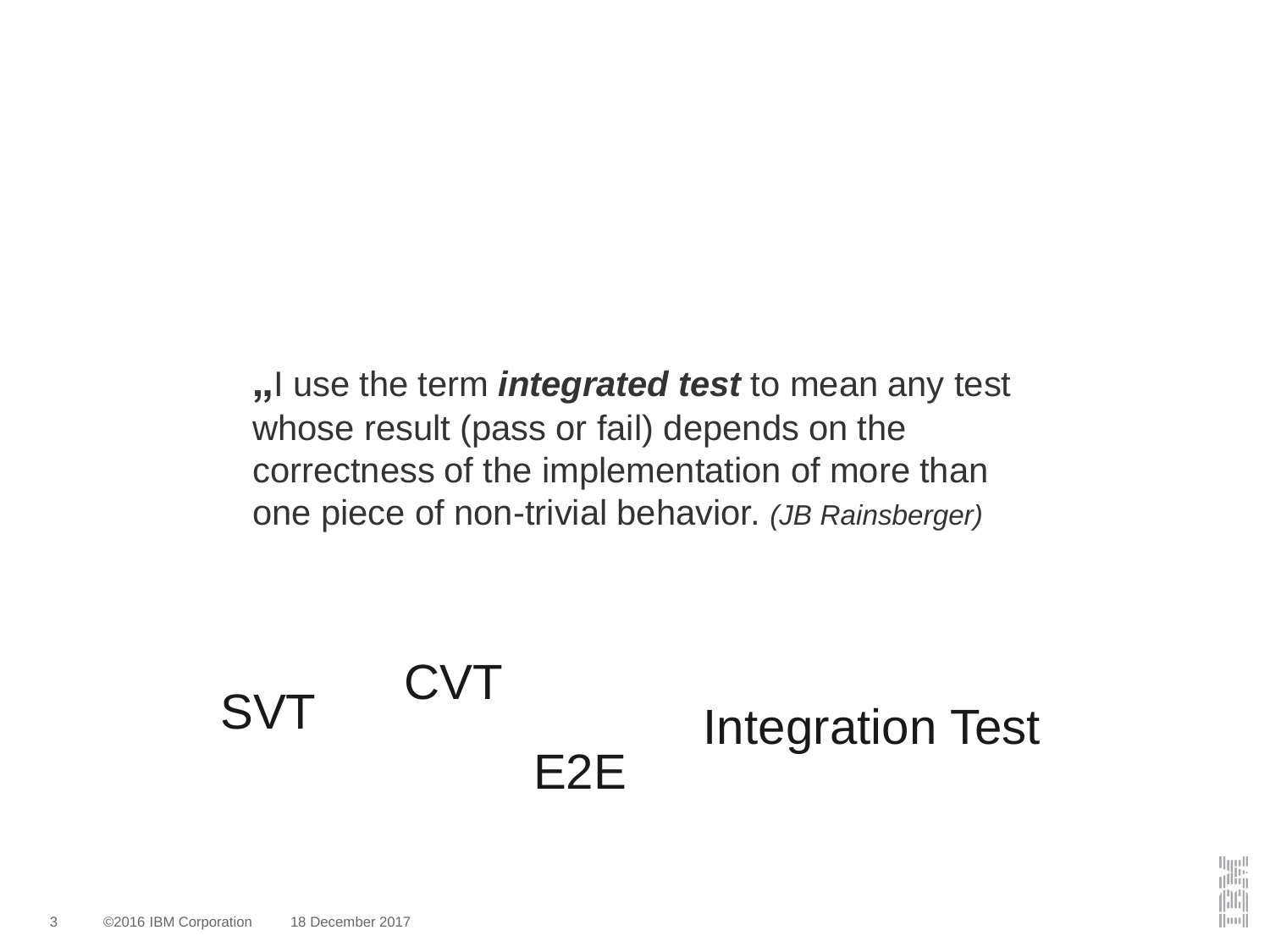# Recap of Microservices

- Scope to specific business domain  $\rightarrow$  Architecture
- **Example Team responsibility (You build it you run it)**  $\rightarrow$  **Organization**
- What determines the scope of  $E2E? \rightarrow$  Arbitrary
- Each service should be handled like a product:  $E2E \approx$  Integration

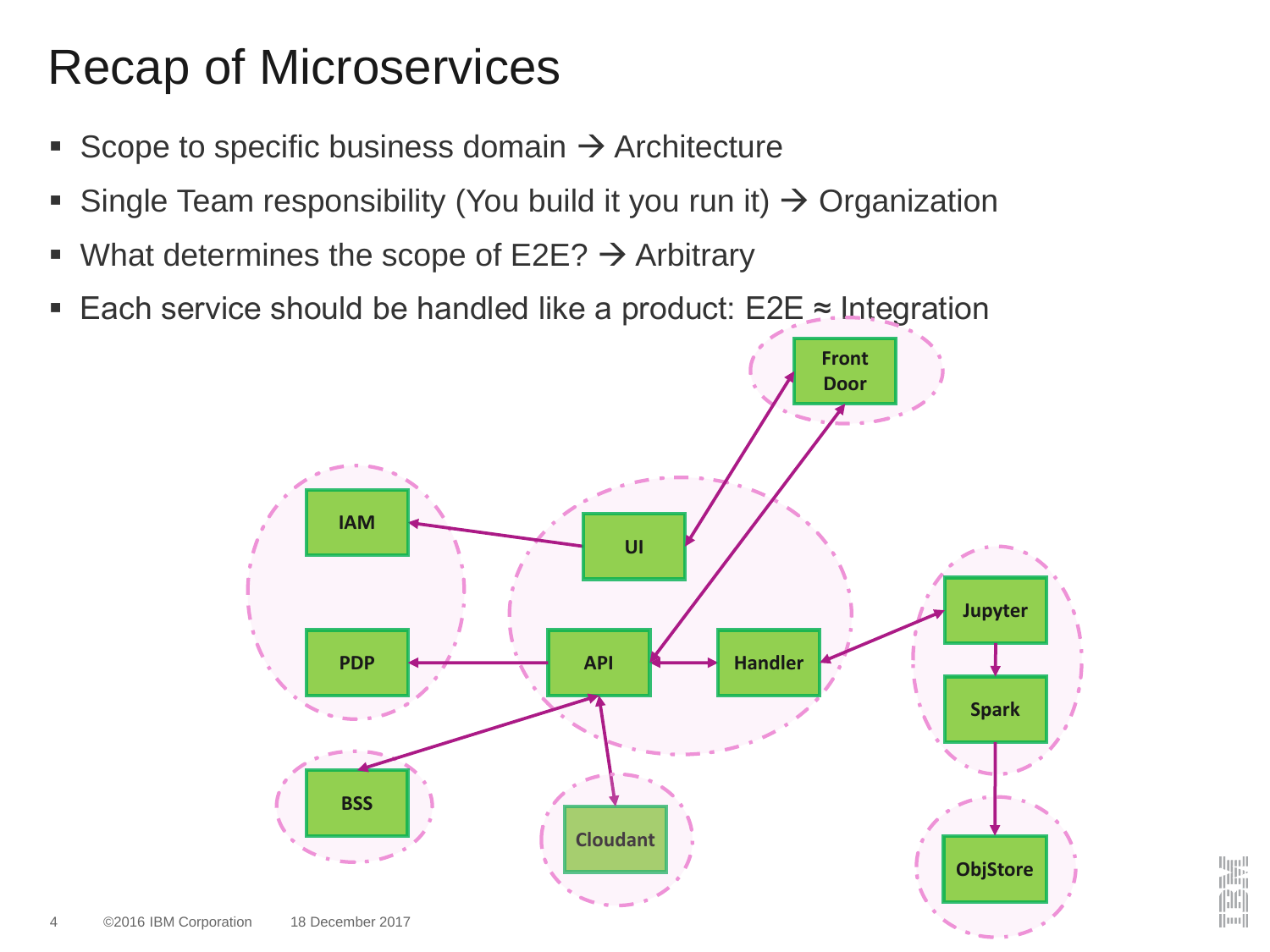#### Integrated Tests: The Problems

- **Slow**
- **Easy to break**
- **Hard to fix**
- **Coordination –** How do you ensure the correct versions of "all the things"
- **Game theory suggests wrong incentives for desired outcome**
- **Scales combinatorically**

**3** Services, **4** endpoints each, **2** paths for each endpoint  $(2 * 4)^3$  = 512 variants

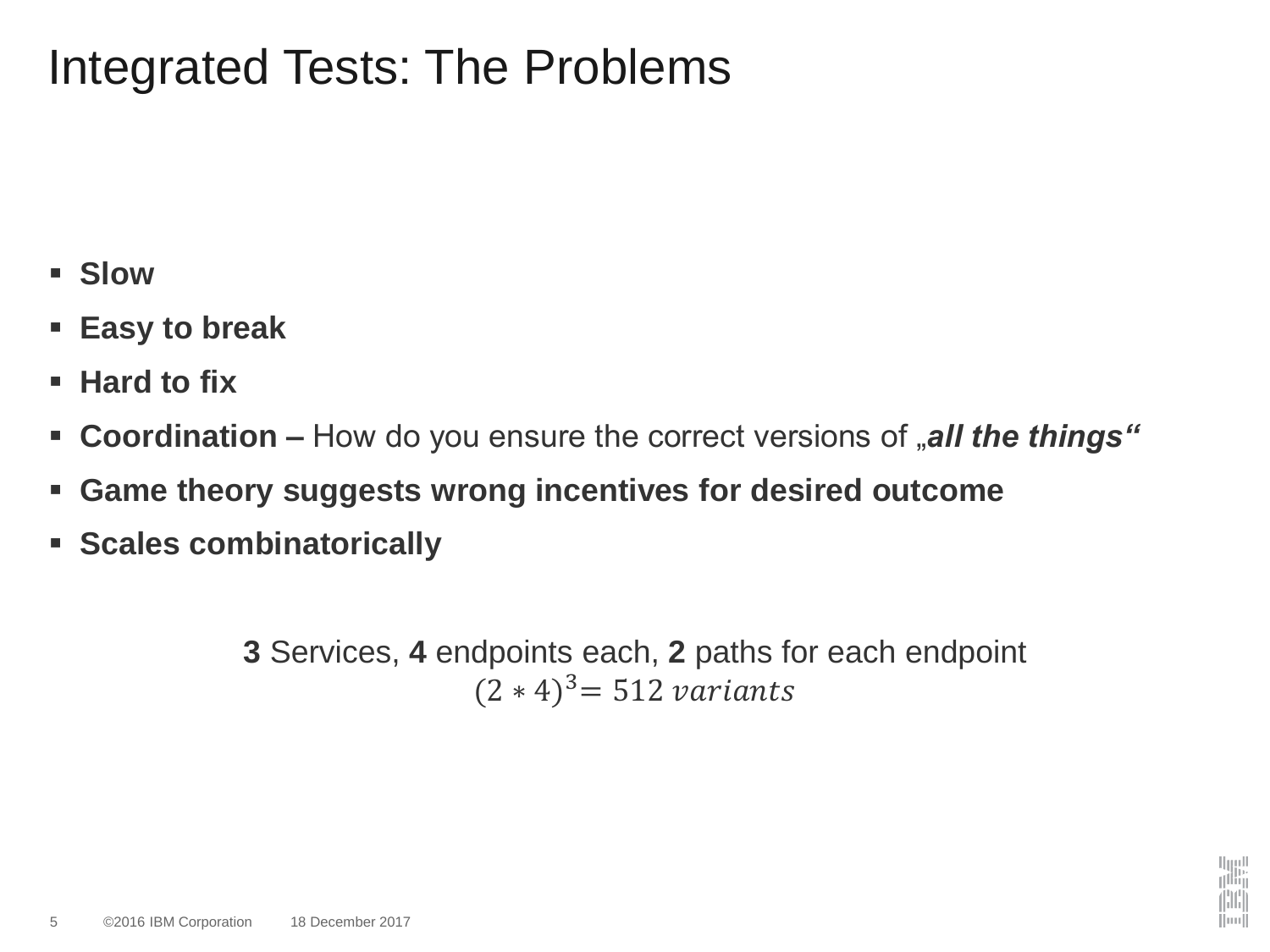## Stubs... And why they are insufficient

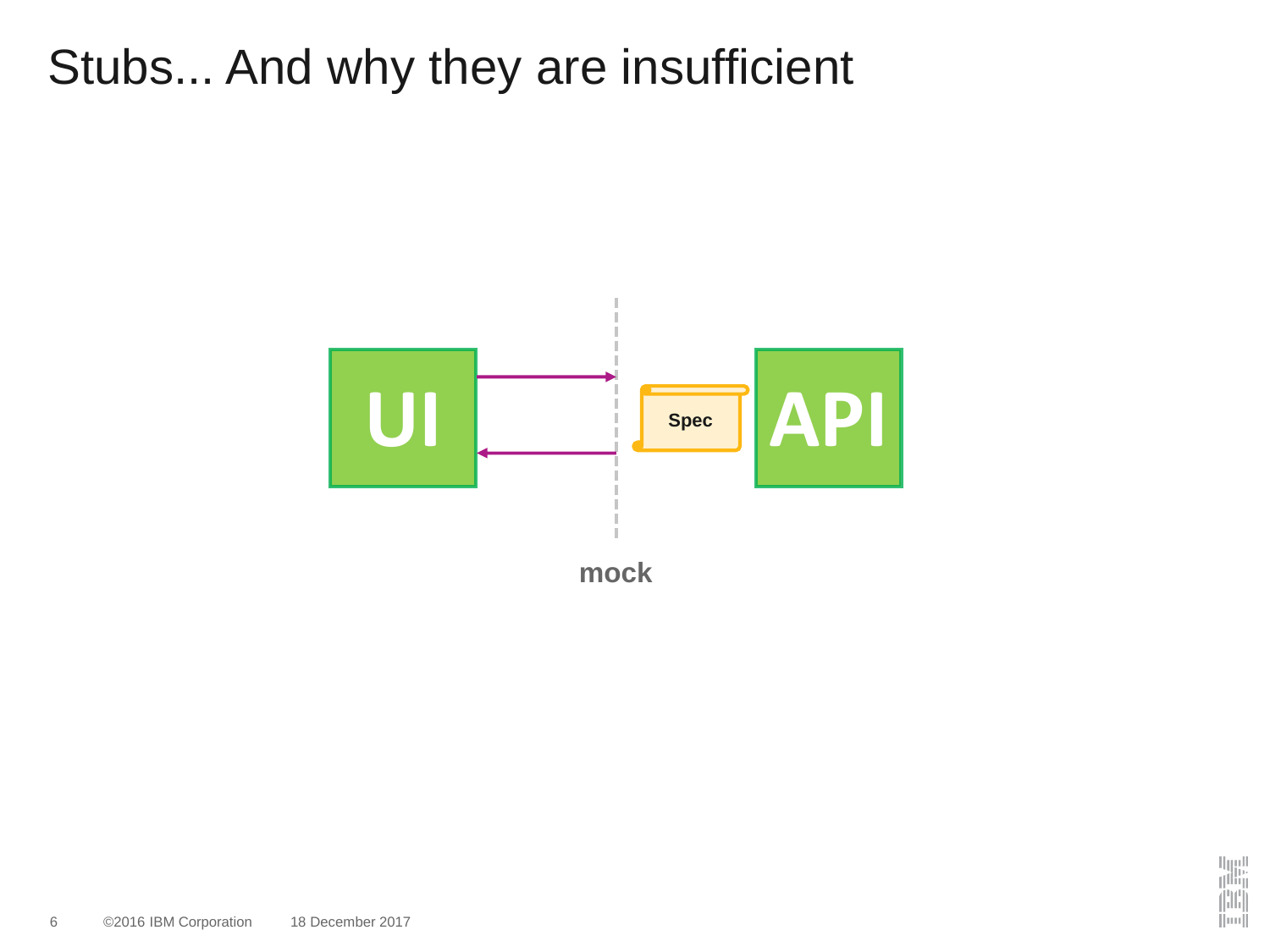#### Consumer-Driven Contracts: A Service Evolution **Pattern**

- Specification by Example
	- Closed and Complete
	- Multiple
	- Bounded stability
- **Driven by service consumers**
- Better incentivation model
- Follow Postells law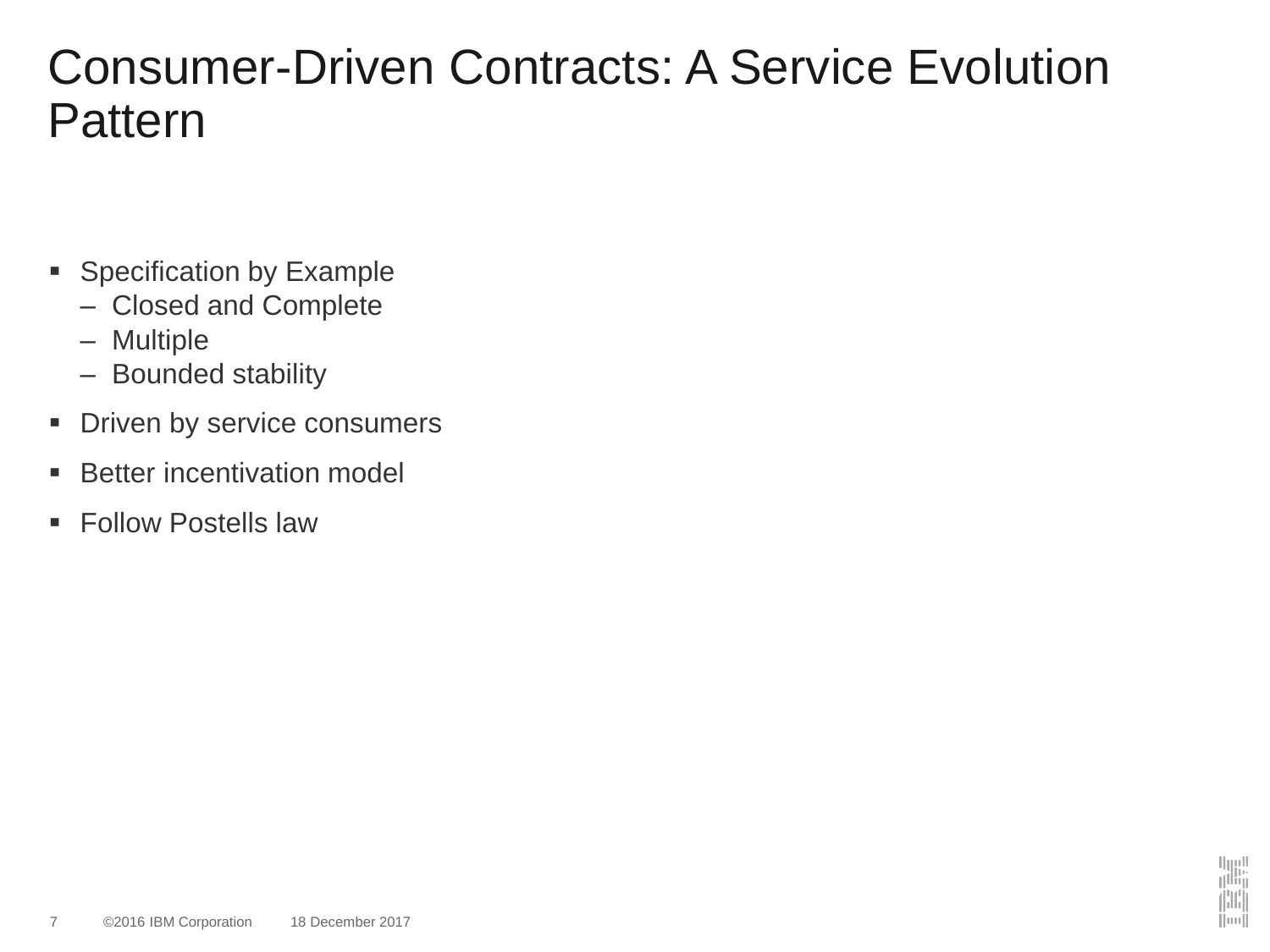# Test Symmetry... How it works



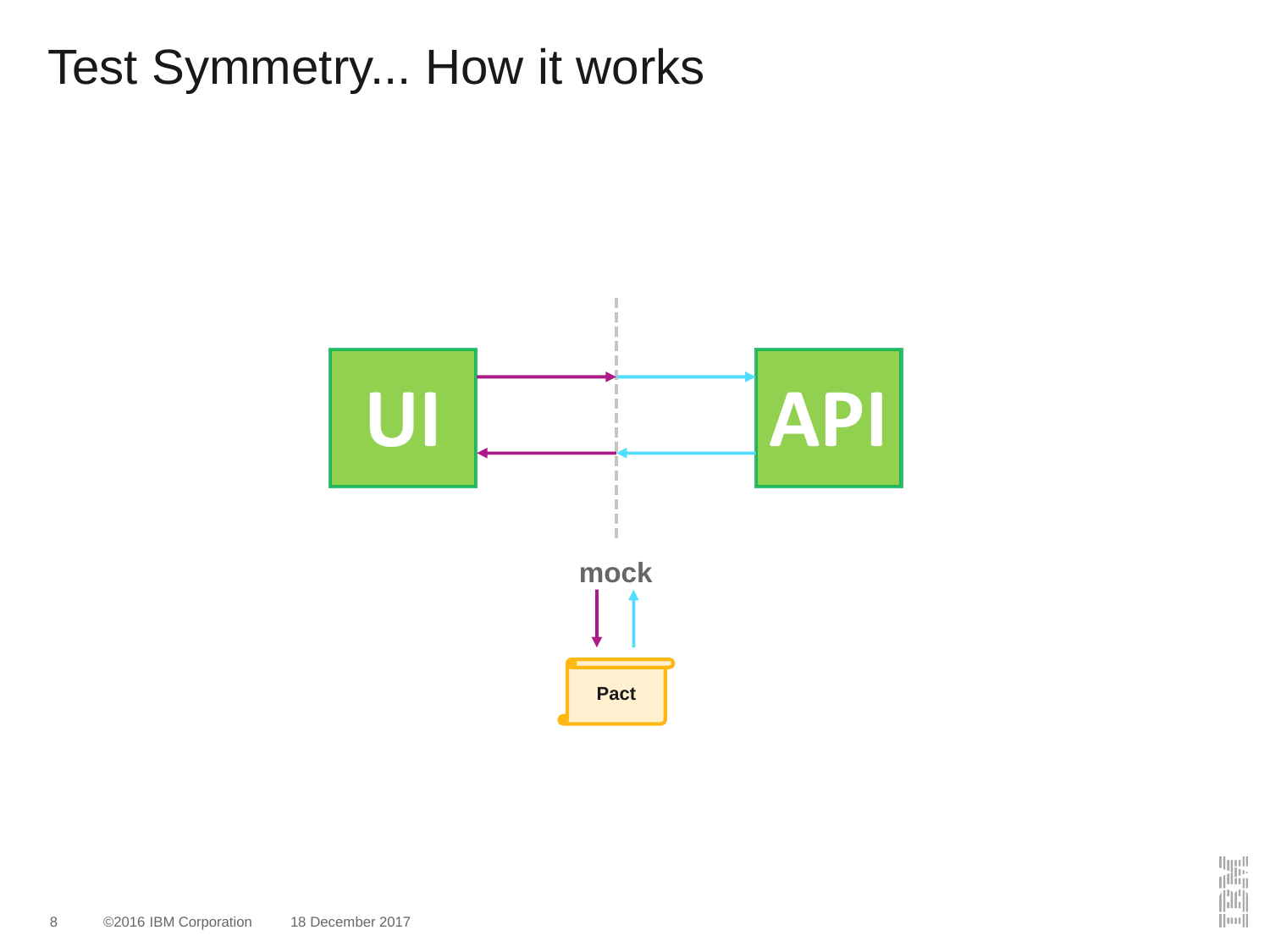Fast Stable

# Pact Easy to debug Reliable HTTP only

Scales linearly

**Setup** required

Independently shipable

No extra infrastructure

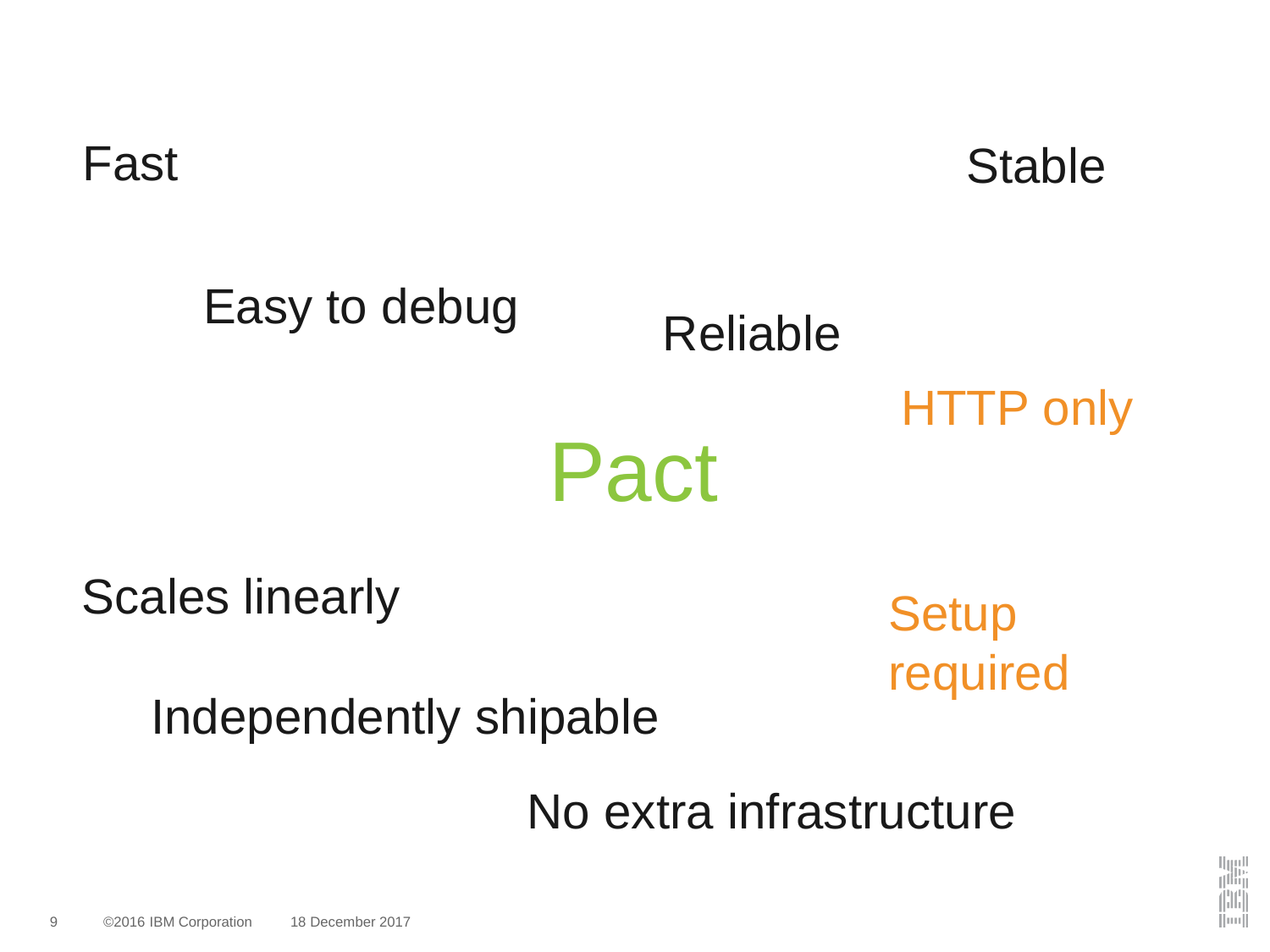### Consumer Side Example

```
beforeAll((done) \Rightarrowprovider.addInteraction({
                state: "I have a valid statement",
                uponReceiving: "a request to create a job",
                withRequest: {
                        method: "POST",
                        path: "/v2/sql_jobs",
                        headers: \{"Content-Type": "application/json",
                                "Accept": "application/json",
                                "Authorization": 'Bearer ${ACCESS_TOKEN}'
                        Ъ.
                        body: \{statement: like("select * from cos://user:pass@endpoint/bucket/input.csv"),
                                output: like("cos://user:pass@endpoint/bucket/output.csv")
                        Y
                Ъ.
                willRespondWith: {
                        status: 200,
                        headers: \{"Content-Type": term({ matcher: MIME_TYPE_REGEX, generate: MIME_TYPE })
                        Ъ.
                        body: \{C P
                                job_id: term({ matcher: GUID_REGEX, generate: GUID })
                        Y
                Y
        }).then(() => {
                                                                                                                 mock
                done();
                                                                                                                                       u<sub>llin</sub><br>T
        \}:
\});
                                                                                                                                       HH
                                                                                                                  PactHuull
10 ©2016 IBM Corporation 18 December 2017
```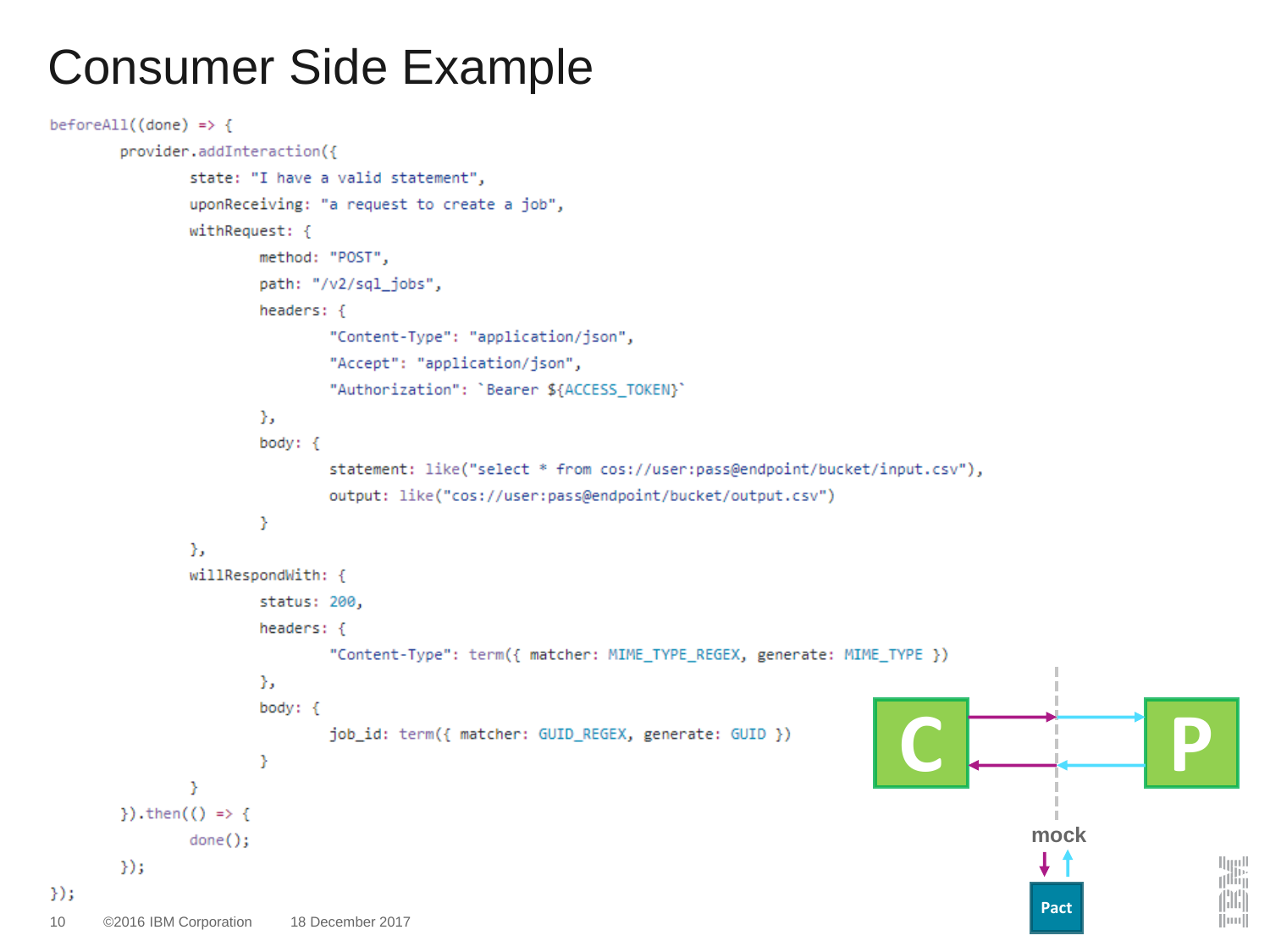## Continous Integration with Pact



 $||...||$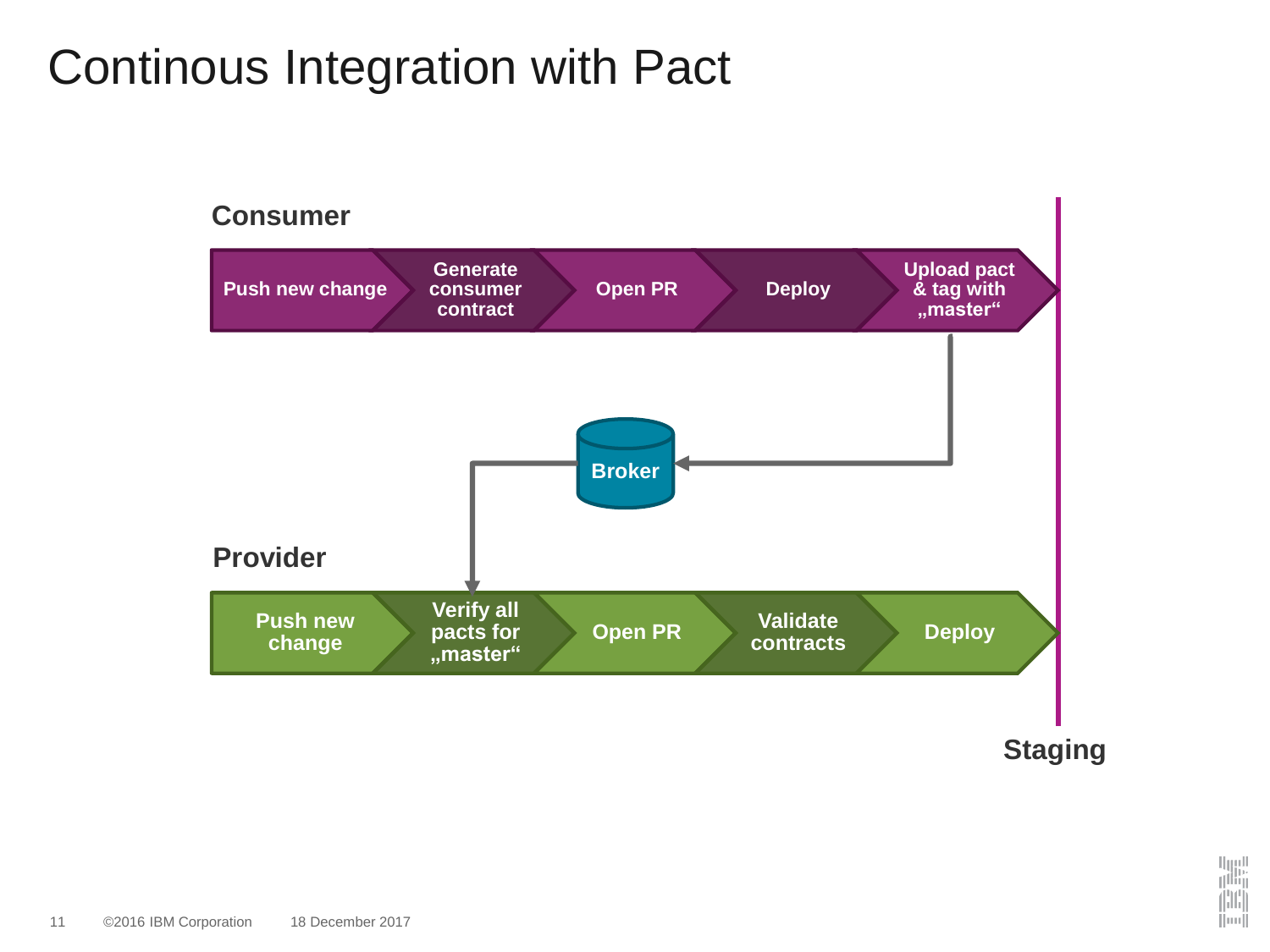## What we learned so far

- Communication is still key
- **Think of Postel's law (Robustness principle)**
- **Provider side setup requires one time effort**
- Organically growing adoption
- Didn't break a single consumer since we started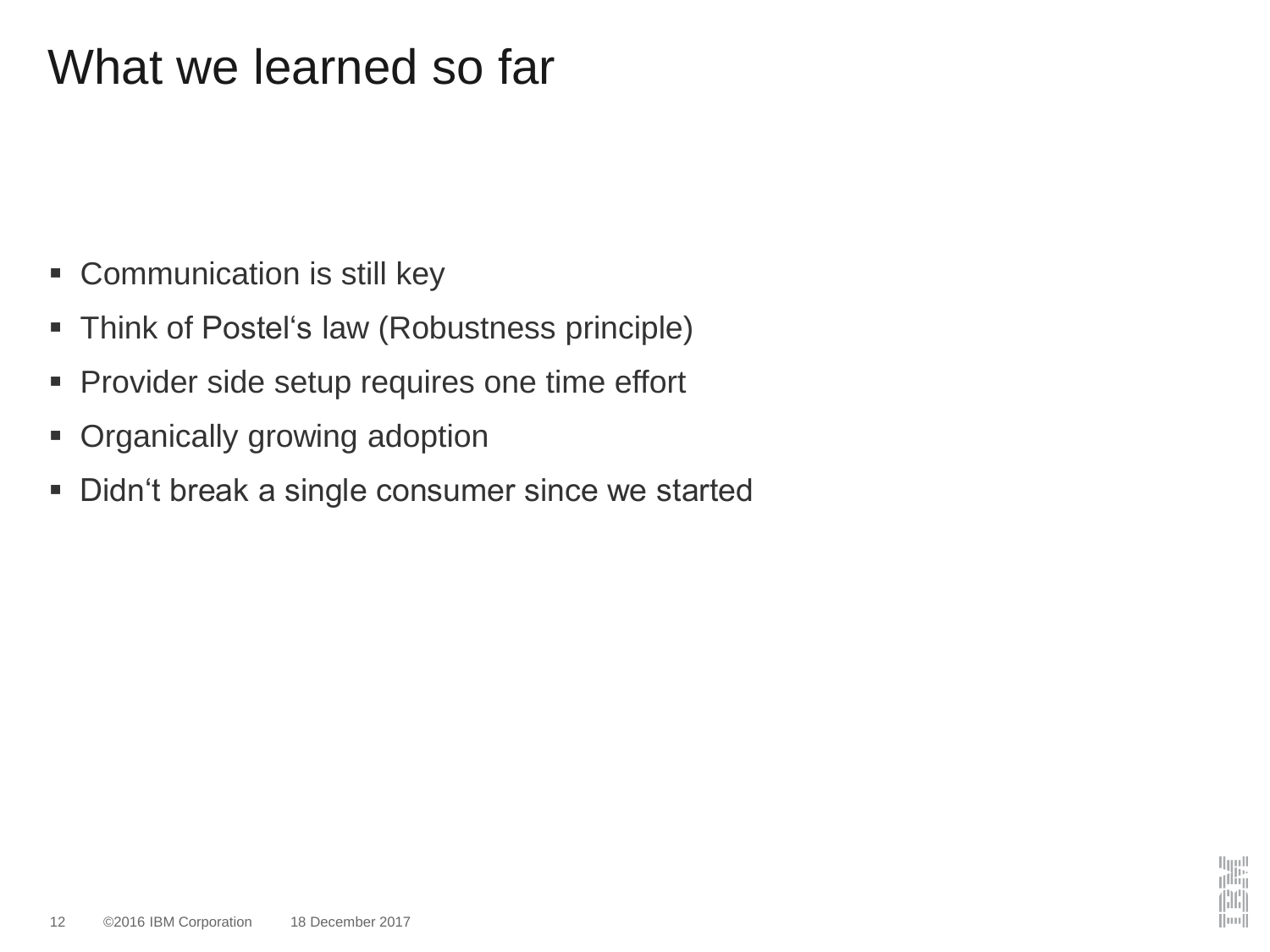# Links and References